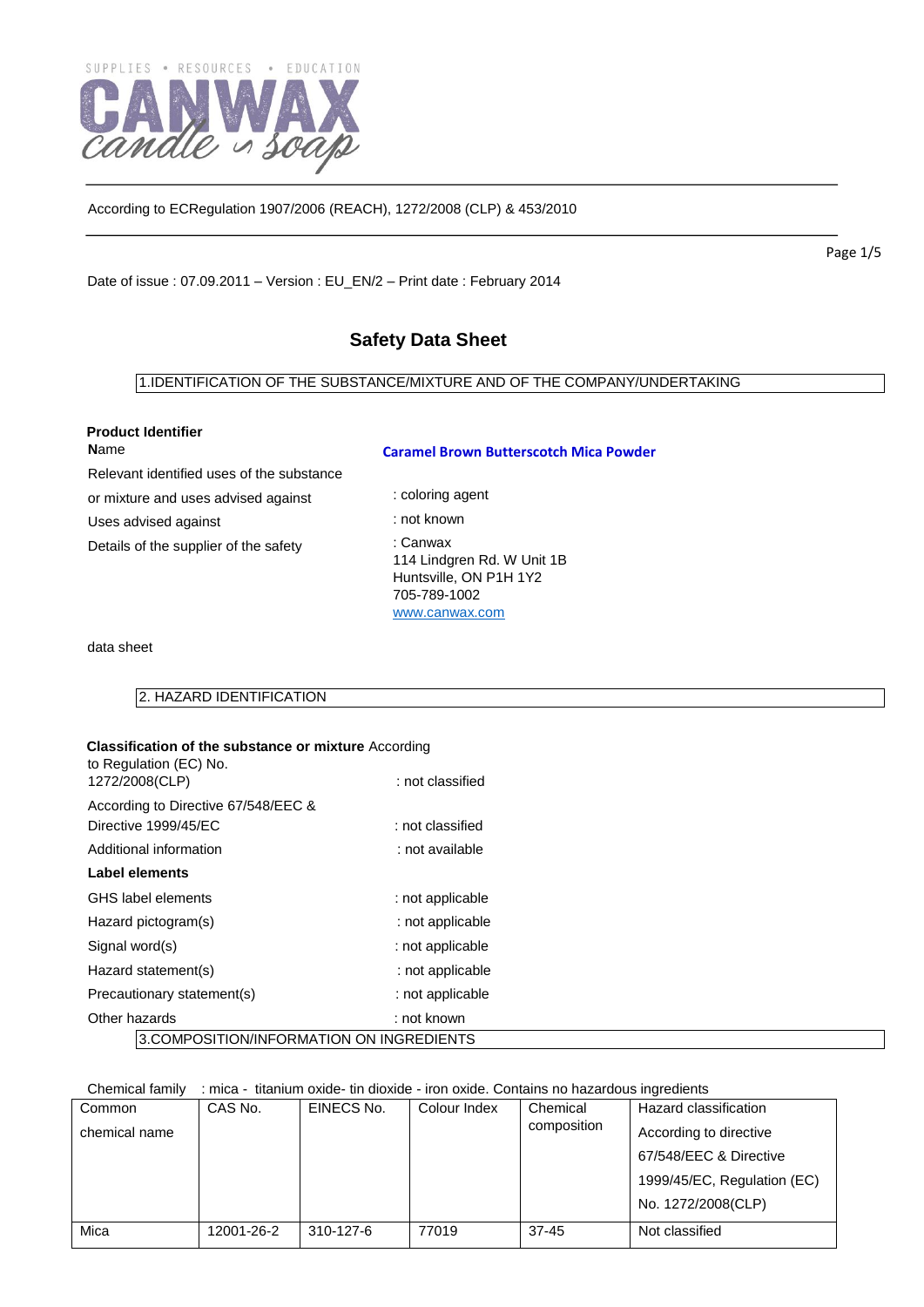

| l itanium dioxide    | $\cdots$<br>13463-67-7 | --- --- -<br>236-675-5 | -----<br>7891 | $  -$<br>-25 | .<br>classified<br>Not        |
|----------------------|------------------------|------------------------|---------------|--------------|-------------------------------|
| <b>Iron</b><br>oxide | 1309-37-1              | $-168-2$<br>$215 -$    | 77491         | 34-38        | $\cdots$<br>Not<br>classified |

Date of issue : 07.09.2011 – Version : EU\_EN/2 – Print date : February 2014

### 4. FIRST AID MEASURES

### **Description of first aid measures**

| Inhalation: in case of accident by inhalation                          | : remove causality to fresh air and keep at rest                       |
|------------------------------------------------------------------------|------------------------------------------------------------------------|
| Skin contact                                                           | : wash affected skin with plenty of water                              |
| Eye contact                                                            | : if contact with eyes directly, flush with gently flowing fresh water |
|                                                                        | thoroughly; If eye irritation persists, get medical advice/attention   |
| Ingestion                                                              | : if ingested, wash out mouth with water, drink milk or egg white      |
| Notes to physician                                                     | : no special measures are required                                     |
| Most important systems and effects,                                    |                                                                        |
| Both acute and delayed                                                 |                                                                        |
| Actue                                                                  | : none                                                                 |
| Long term (repeated)                                                   | : may cause irritation to the respiratory system. Cough. Increased     |
|                                                                        | difficulty in breathing                                                |
| Indication of immediate medical attention and special treatment needed |                                                                        |
| Recommended                                                            | a. Chest XRay:                                                         |
|                                                                        | b. Lung functionality tests                                            |
|                                                                        |                                                                        |

# 5. FIREFIGHTING MEASURES

| <b>Extinguishing media</b>                                              |                                                                                                           |
|-------------------------------------------------------------------------|-----------------------------------------------------------------------------------------------------------|
| Suitable extinguishing media                                            | : extinguish with waterspray, foam or dry chemical                                                        |
| Unsuitable extinguishing media<br>arising from the substance or mixture | : carbon dioxide Special hazards                                                                          |
| Thermal hazards                                                         | : noncombustible. None anticipated                                                                        |
| Advice for firefighters                                                 | : fire fighters should wear complete protective clothing including self-<br>contained breathing apparatus |

### 6. ACCIDENTAL RELEASE MEASURES

### **Personal precautions, protective equipment and emergency procedures**

Personal precautions : do not breathe dust Personal protection equipment : wear appropriate personal protective equipment, avoid direct contact In case of emergency **interpretting apparatus** : a self contained breathing apparatus and suitable protective clothing should be worn in fire conditions Environmental precautions : do not allow to enter drains, sewers or watercourses Methods and material for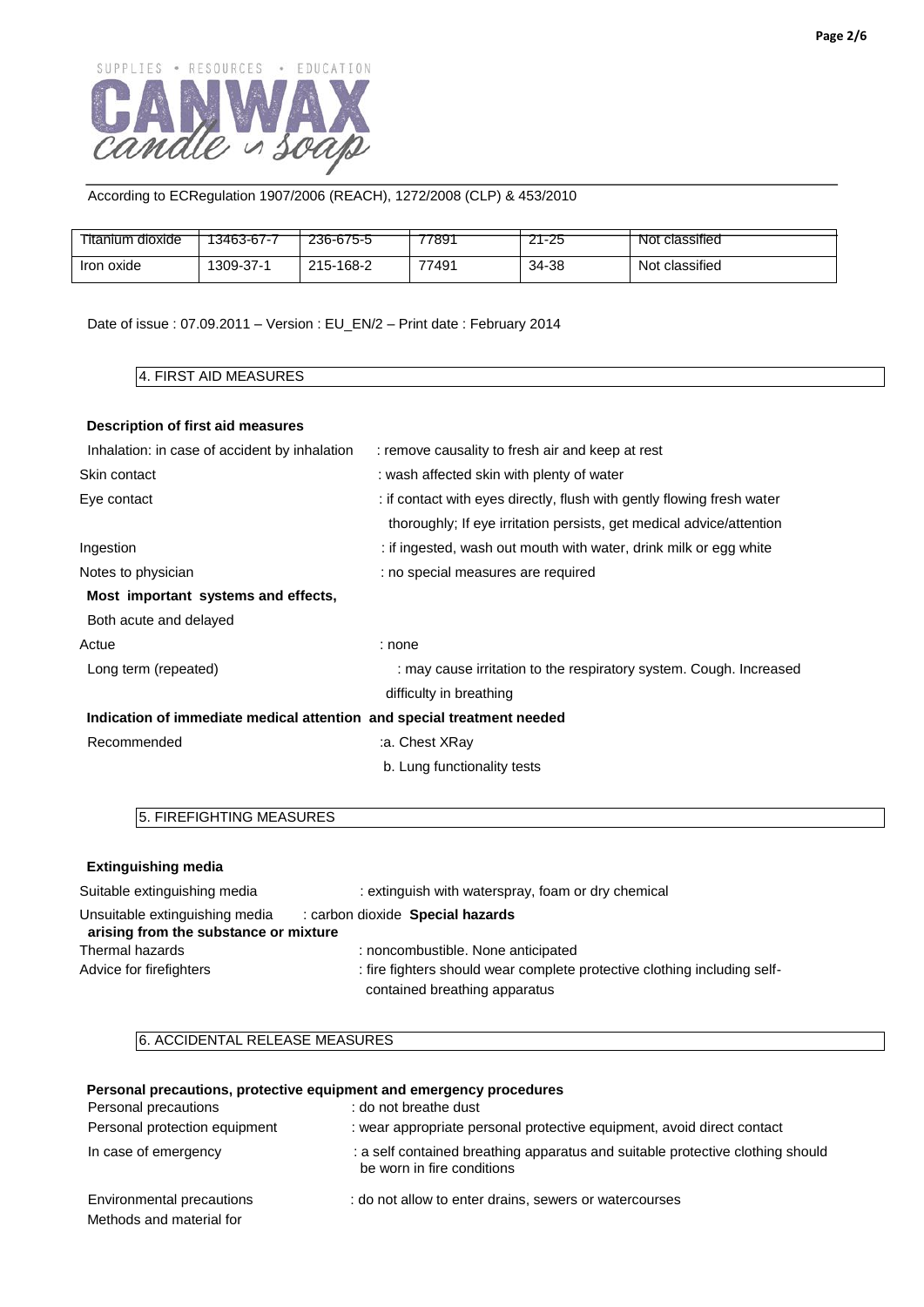

Containment and cleaning up : collect mechanically and dispose of according to Section 13. Use vacuum equipment for collecting spilt materials, where practicable Reference to other sections  $\qquad$  : see sections 8 and 13

7. HANDLING AND STORAGE

Date of issue : 07.09.2011 – Version : EU\_EN/2 – Print date : February 2014

Precautions for safe handling : avoid breathing dust Conditions for safe storage including any incompatibilities : keep container in a wellventilated place Specific end use(s) : not known

# 8. EXPOSURE CONTROLS / PERSONAL PROTECTION

| Control parameters       | : provide adequate ventilation when using the material and follow the principles of                                    |
|--------------------------|------------------------------------------------------------------------------------------------------------------------|
|                          | good occupational hygiene to control personal exposures                                                                |
| Exposure limit values    | : not known                                                                                                            |
| <b>Exposure controls</b> |                                                                                                                        |
|                          | Appropriate engineering controls :provide adequate ventilation to ensure that the occupational exposure limit is not   |
|                          | exceeded. Isolate the dispersive process step away from other operations. This can be                                  |
|                          | achieved by local exhaust ventilation or general ventilation                                                           |
|                          | Individual protections measures, such as personal protective equipment (PPE)                                           |
|                          | Hand/eye/face protection : wear gloves, eye protection and an approved dust mask if dust is generated during handling. |
|                          | Goggles giving complete protection to eyes. Dust mask covering nose and mouth                                          |
| Skin protection          | apron or other light protective clothing, boots and plastic or synthetic rubber gloves                                 |
| Respiratory protection   | : dust mask covering nose and mouth                                                                                    |
| Thermal hazards          | : none                                                                                                                 |
|                          | Environmental exposure controls : avoid dust generation. Avoid accumulation of dust                                    |
|                          |                                                                                                                        |

### 9. PHYSICAL AND CHEMICAL PROPERTIES

| Form<br>Colour      | : powder<br>: Abstruse Gold |
|---------------------|-----------------------------|
| Odour               | : odourless                 |
| рH                  | : 6.0-9.0 (4% H2O)          |
| Boiling point, ° C  | : not applicable            |
| Melting point, ° C  | : decomposes                |
| Freezing point, ° C | : not applicable            |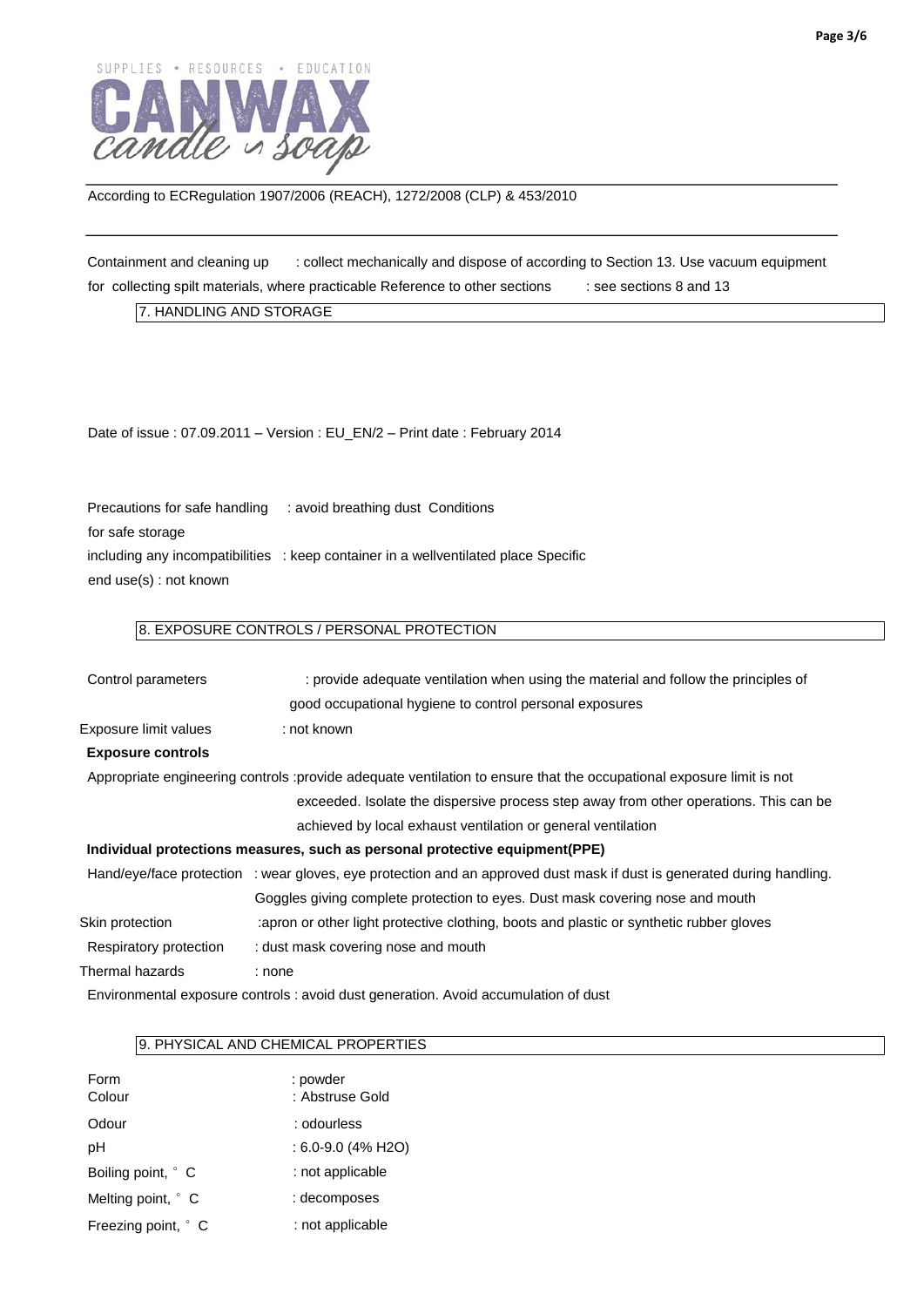

| Density                      | <del>: 3.2-3.3 kg/L</del> |
|------------------------------|---------------------------|
| <b>Bulk density</b>          | : $32-36$ g/100g          |
| Vapour pressure              | : not applicable          |
| Solubility (in water)        | : insoluble               |
| Particle size                | : 10-60µm                 |
| 10. STABILITY AND REACTIVITY |                           |

Reactivity : there may be violent or incandescent reaction of the product with metals at high

Date of issue : 07.09.2011 – Version : EU\_EN/2 – Print date : February 2014

|                                    | temperatures (e.g., aluminium; calcium; magnesium; potassium; sodium; zinc; |
|------------------------------------|-----------------------------------------------------------------------------|
|                                    | lithium)                                                                    |
| Chemical stability                 | : stable under normal conditions                                            |
| Possibility of hazardous reactions | : none                                                                      |
| Conditions to avoid                | : high temperature                                                          |
| Incompatible materials             | : strongly acidic, strongly alkaline, oxidizing agents                      |
| Decomposition products             | : no information available                                                  |

## 11. TOXICOLOGICAL INFORMATION

### **Information on toxicological effects**

|                                                             | This inorganic pigment in general is considered to be practically nontoxic.      |  |  |
|-------------------------------------------------------------|----------------------------------------------------------------------------------|--|--|
| Acute toxicity                                              | : not available                                                                  |  |  |
| Carcinogenicity                                             | : not available                                                                  |  |  |
| 12. ECOLOGICAL INFORMATION                                  |                                                                                  |  |  |
| Toxicity                                                    | : no data                                                                        |  |  |
| Persistence and degradability                               | : insoluble in water. This product is predicted not to degrade in soil and water |  |  |
| Bioaccumulative potentiall                                  | : no data                                                                        |  |  |
| Mobility in soil                                            | : not applicable                                                                 |  |  |
| Results of PBT and vPvB assessment : : not applicable Other |                                                                                  |  |  |
| adverse effects :                                           | : not known                                                                      |  |  |

# 13. DISPOSAL CONSIDERATIONS

Waste treatment methods : dispose of contents in accordance with local, state or national legislation

### 14. TRANSPORT INFORMATION

Not classed as dangerous for transport.

| <b>International Transport Regulations</b> | <b>ADR/RID</b> | <b>ADN</b>     | <b>IMDG</b>    | <b>ICAO/IATA</b> |
|--------------------------------------------|----------------|----------------|----------------|------------------|
| UN number                                  | Not applicable | Not applicable | Not applicable | Not applicable   |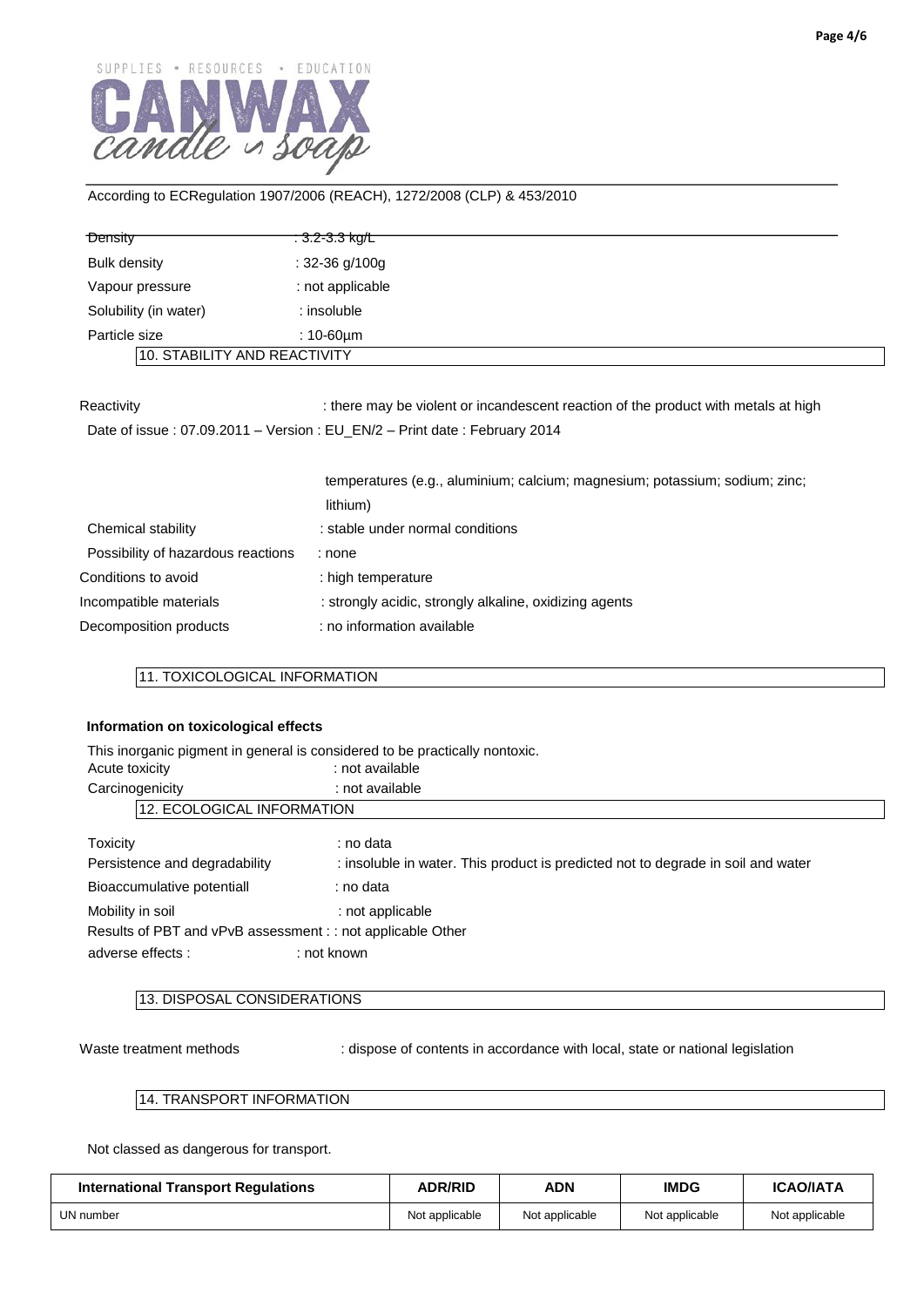

| Proper shipping name                                                       | Not applicable | Not applicable | Not applicable | Not applicable |
|----------------------------------------------------------------------------|----------------|----------------|----------------|----------------|
| Transport hazard class(es)                                                 | Not applicable | Not applicable | Not applicable | Not applicable |
| Packing group                                                              | Not applicable | Not applicable | Not applicable | Not applicable |
| Environmental hazards                                                      | None           | None           | None           | None           |
| Special precautions for user                                               | None           | None           | None           | None           |
| Transport in bulk according to Annex II of MARPOL73/78 and<br>The IBC Code | Not applicable | Not applicable | Not applicable | Not applicable |